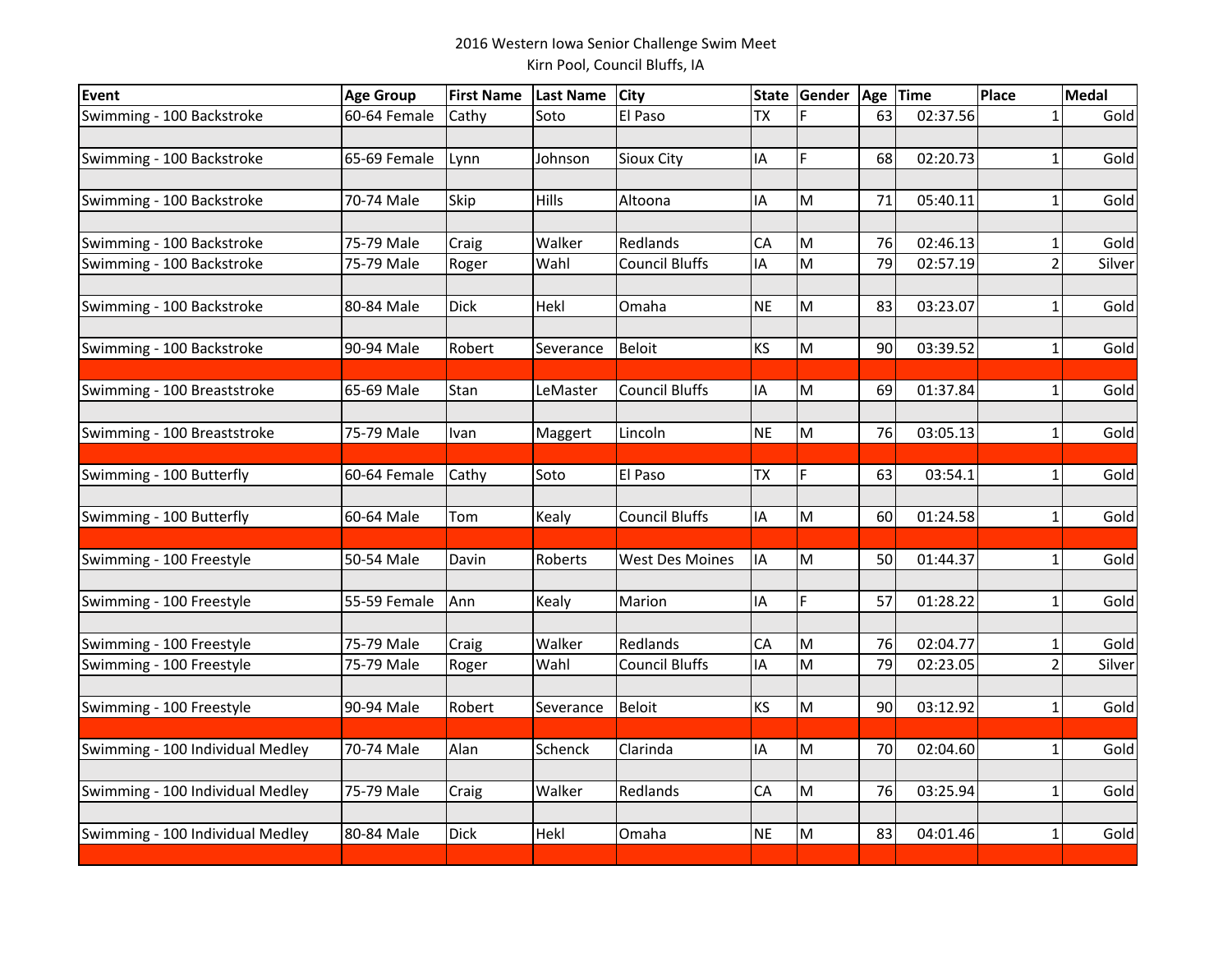## 2016 Western Iowa Senior Challenge Swim MeetKirn Pool, Council Bluffs, IA

| Swimming - 200 Backstroke        | 60-64 Female | Cathy       | Soto     | El Paso               | <b>TX</b> | F | 63 | 05:31.99 | $\mathbf{1}$   | Gold   |
|----------------------------------|--------------|-------------|----------|-----------------------|-----------|---|----|----------|----------------|--------|
|                                  |              |             |          |                       |           |   |    |          |                |        |
| Swimming - 200 Backstroke        | 60-64 Male   | Tom         | Kealy    | <b>Council Bluffs</b> | IA        | M | 60 | 03:12.44 | $\mathbf 1$    | Gold   |
|                                  | 75-79 Male   |             |          | Lincoln               | <b>NE</b> | M | 76 | 07:10.92 | 1              | Gold   |
| Swimming - 200 Backstroke        |              | Ivan        | Maggert  |                       |           |   |    |          |                |        |
| Swimming - 200 Backstroke        | 80-84 Male   | <b>Dick</b> | Hekl     | Omaha                 | <b>NE</b> | M | 83 | 07:11.99 | 1              | Gold   |
|                                  |              |             |          |                       |           |   |    |          |                |        |
| Swimming - 200 Breaststroke      | 65-69 Male   | Stan        | LeMaster | <b>Council Bluffs</b> | IA        | M | 69 | 03:32.89 |                | Gold   |
|                                  |              |             |          |                       |           |   |    |          |                |        |
| Swimming - 200 Freestyle         | 50-54 Male   | Davin       | Roberts  | West Des Moines       | IA        | M | 50 | 03:52.43 | 1              | Gold   |
|                                  |              |             |          |                       |           |   |    |          |                |        |
| Swimming - 200 Freestyle         | 55-59 Female | Ann         | Kealy    | Marion                | IA        | F | 57 | 03:15.93 | 1              | Gold   |
|                                  |              |             |          |                       |           |   |    |          |                |        |
| Swimming - 200 Freestyle         | 75-79 Male   | Ivan        | Maggert  | Lincoln               | <b>NE</b> | M | 76 | 06:45.36 | 1              | Gold   |
|                                  |              |             |          |                       |           |   |    |          |                |        |
| Swimming - 200 Individual Medley | 65-69 Male   | Stan        | LeMaster | <b>Council Bluffs</b> | IA        | M | 69 | 03:10.12 | 1              | Gold   |
| Swimming - 400 Freestyle         | 55-59 Female | Ann         | Kealy    | Marion                | IA        | F | 57 | 07:00.96 | 1              | Gold   |
|                                  |              |             |          |                       |           |   |    |          |                |        |
| Swimming - 400 Freestyle         | 65-69 Male   | Stan        | LeMaster | <b>Council Bluffs</b> | IA        | M | 69 | 05:45.00 | $\mathbf{1}$   | Gold   |
|                                  |              |             |          |                       |           |   |    |          |                |        |
| Swimming - 400 Freestyle         | 75-79 Male   | Ivan        | Maggert  | Lincoln               | <b>NE</b> | M | 76 | 13:44.12 | $\mathbf{1}$   | Gold   |
|                                  |              |             |          |                       |           |   |    |          |                |        |
| Swimming - 400 Individual Medley | 60-64 Male   | Tom         | Kealy    | <b>Council Bluffs</b> | IA        | M | 60 | 06:32.88 | 1              | Gold   |
|                                  |              |             |          |                       |           |   |    |          |                |        |
| Swimming - 400 Individual Medley | 65-69 Male   | Stan        | LeMaster | <b>Council Bluffs</b> | IA        | M | 69 | 06:38.45 | $\mathbf{1}$   | Gold   |
|                                  |              |             |          |                       |           |   |    |          |                |        |
| Swimming - 50 Backstroke         | 60-64 Female | Cathy       | Soto     | El Paso               | <b>TX</b> | F | 63 | 01:20.32 | 1              | Gold   |
|                                  |              |             |          |                       | IA        | F | 68 | 01:05.51 |                | Gold   |
| Swimming - 50 Backstroke         | 65-69 Female | Lynn        | Johnson  | Sioux City            |           |   |    |          | 1              |        |
| Swimming - 50 Backstroke         | 70-74 Male   | Alan        | Schenck  | Clarinda              | IA        | M | 70 | 01:03.24 | 1              | Gold   |
|                                  |              |             |          |                       |           |   |    |          |                |        |
| Swimming - 50 Backstroke         | 75-79 Male   | Craig       | Walker   | Redlands              | CA        | M | 76 | 01:13.13 | 1              | Gold   |
| Swimming - 50 Backstroke         | 75-79 Male   | Roger       | Wahl     | <b>Council Bluffs</b> | IA        | M | 79 | 01:19.80 | $\overline{2}$ | Silver |
|                                  |              |             |          |                       |           |   |    |          |                |        |